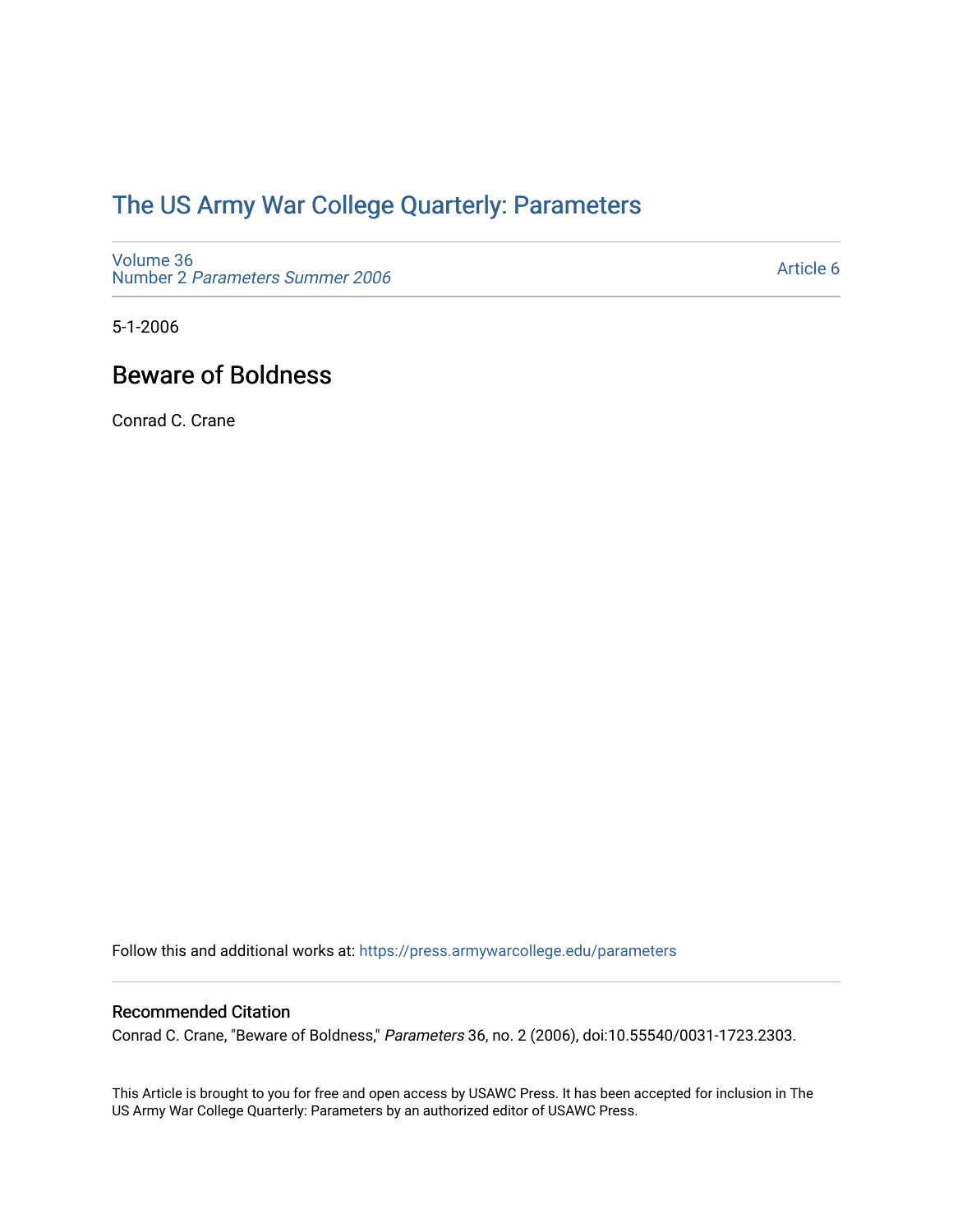# Beware of Boldness

### CONRAD C. CRANE

*A*t a counterterrorism conference in September 2004, then-Chairman of **The Joint Chiefs of Staff General Richard B. Myers stated that the key** question senior officials needed to ask about their conduct of the Global War on Terrorism was, "Are we being as bold and innovative as we need to be?"1 Army Field Manual 7.0, *Training the Force*, states that the goals of operational deployments and major training opportunities are to enhance unit readiness and "produce bold, innovative leaders."<sup>2</sup> These adjectives have now become accepted as key components of the lexicon of defense transformation. But before the words become etched in stone, the Army and the other services should seriously think about what these terms mean for leaders, and their historical role in the American military experience. The colloquial caution, "Be careful what you ask for, because you just might get it," is worth pondering.

#### *Words Matter*

As any serious student of military history knows, truly innovative ideas usually come from staffs and subordinates. Leaders, especially at higher levels, rarely need to be innovative themselves; instead, they must be prepared to recognize valuable contributions from others and incorporate them into the practices of the larger organization. Timothy Lupfer's seminal study on the evolution of German tactical doctrine in World War I describes how senior German leaders incorporated the best ideas from staff officers and junior leaders throughout the army (and from the French) to develop doctrines and practices for elastic defense-in-depth and new offensive tactics that provided the basis for later *blitzkrieg*. 3

In contrast, American leaders in Vietnam often actively resisted initiatives for improvement proposed by subordinates. John Nagl's insightful study of counterinsurgency lessons from the war in Southeast Asia concludes that "the US Army generals who commanded MAAG-V [Military Assistance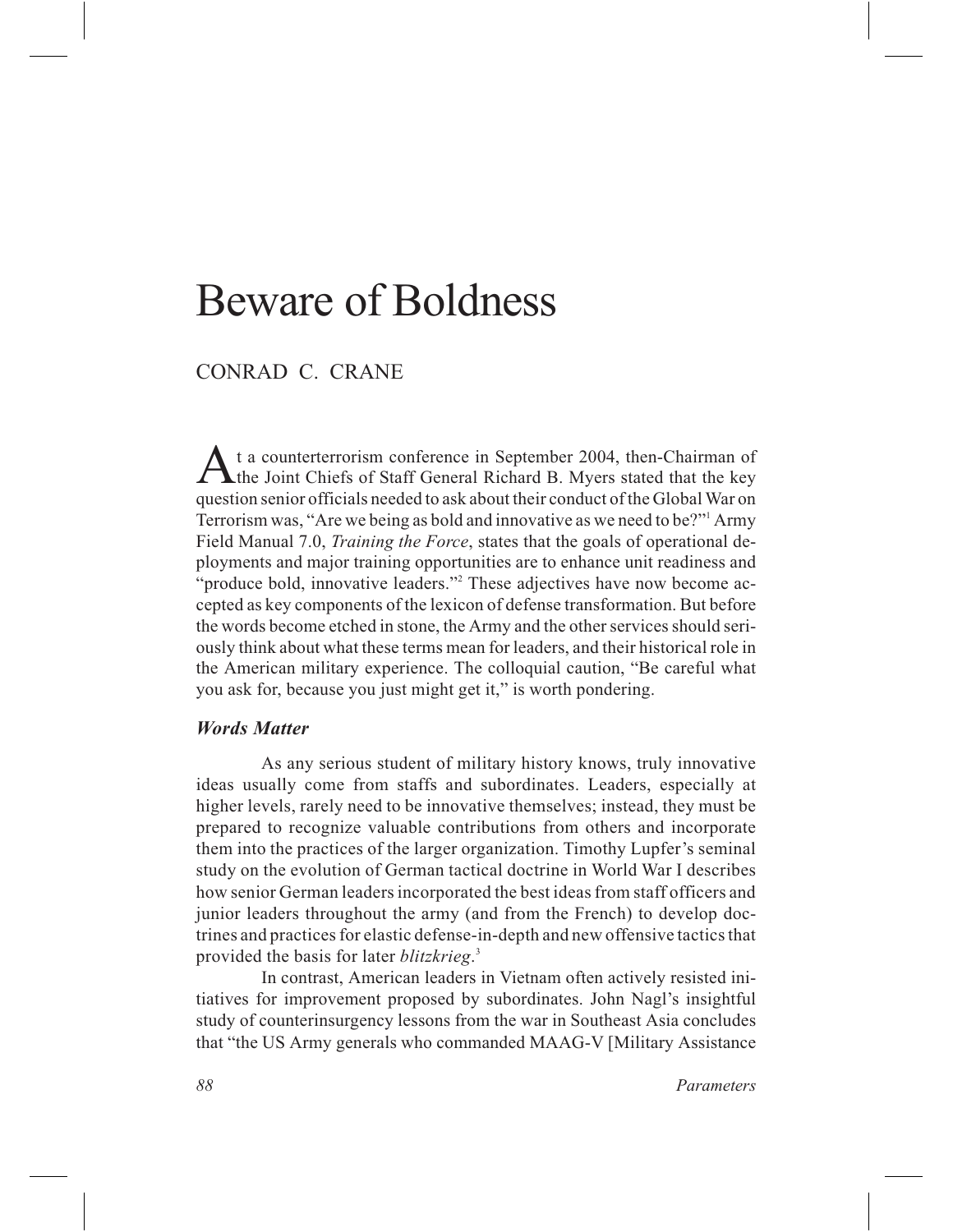Advisory Group-Vietnam] and MACV [Military Assistance Command, Vietnam] repeatedly rejected innovative suggestions for changes in American counterinsurgency doctrine in Vietnam." He concludes that these senior leaders were very capable professionals, but their experience and organizational culture limited their vision. Nagl contrasts that example with the British Army in Malaya, which adapted much more readily to unfamiliar conditions and quickly embraced new ideas.<sup>4</sup>

There are plenty of examples of American military leaders before Vietnam who appreciated the contributions that innovative subordinates and staffs had to offer, especially in World War II. Army Air Forces Commanding General Henry "Hap" Arnold organized an advisory council of three to five young staff officers, "the brightest I could get," and set them up in an office close to his. His instructions to them were straightforward: "What I want you to do is sit down and think. Think of the problems confronting us. Think of the solutions to those problems. Bring in new ideas. If you bring in one idea every two or three days, I will be satisfied."<sup>5</sup>

A well-known example of American wartime innovation is the development and application of the "Rhinoceros" or "Rhino" hedgerow buster. This was typical of the process of decentralized adaptation that made the American Army in Europe so successful in World War II. The brainstorm of Sergeant Curtis G. Culin, Jr., of the 102d Cavalry Reconnaissance Squadron in July 1944, the device consisted of prongs fashioned from a German roadblock that allowed a Sherman tank to force its way through a hedgerow without having to expose its vulnerable underbelly. Fifth Corps commander Major General Leonard Gerow recognized the Rhino's significant potential, and he invited General Omar Bradley to view a demonstration. The First Army commander was so impressed that he instructed his ordnance chief to comb England for arc welding equipment and to mass-produce the devices from beach obstacles. By the time of the great Operation Cobra attack in late July, 60 percent of American tanks were equipped with Rhinos. To ensure surprise, none of those Shermans were allowed to go into action before Cobra. Once the attack began, German armor was restricted to the roads, while the Americans flanked them through the hedgerows. The tactical and psycholog-

Dr. Conrad C. Crane is the Director of the US Army Military History Institute at Carlisle Barracks, Pa. He previously worked as an analyst with the Strategic Studies Institute after 26 years of military service, concluding with nine years as Professor of History at the US Military Academy. He has written or edited books on the Civil War, World War I, World War II, and Korea, and published numerous journal articles. Dr. Crane is a graduate of the US Military Academy, holds M.A. and Ph.D. degrees from Stanford University, and is a graduate of the US Army War College.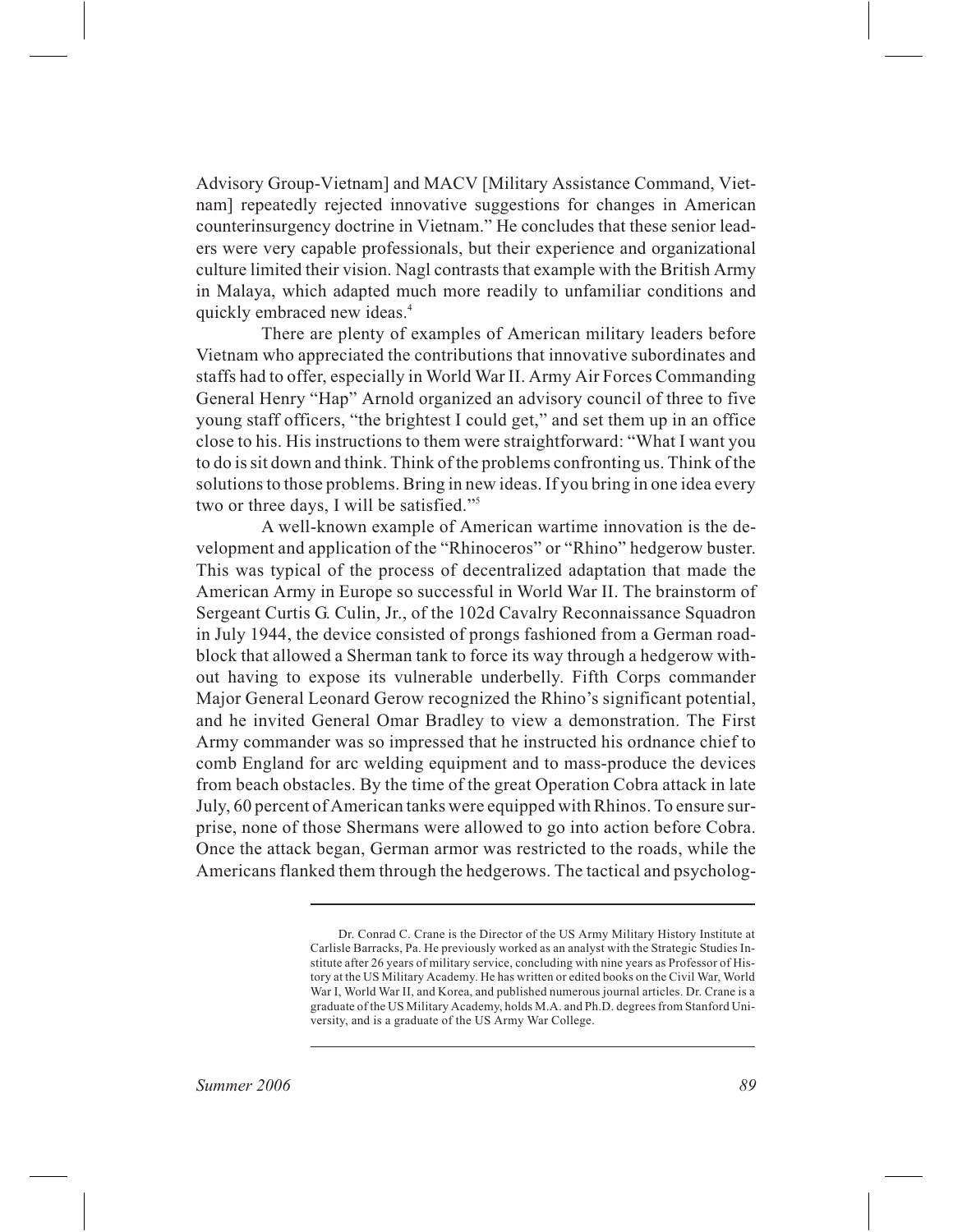ical impact of Sergeant Culin's innovation, exploited by Omar Bradley, was a major factor in the breakout from Normandy.<sup>6</sup>

Boldness in an organization, however, must be created by the leadership, beginning at the top. The Army War College recently adopted that characteristic as one of the key traits desirable in senior leaders. Most doctrinal proclamations of the advantages of bold leadership remain vague about the adjective's specific definition, however, and such a disconnect is worth examining. The copy of Webster's *New World Dictionary* on my shelf opens its description of "bold" as "daring, fearless." Cross referencing to "daring" gives us "having or showing a bold willingness to take risks."<sup>7</sup> So by definition, bold leaders are big risk-takers.

There are many reasons why senior American military leaders have rarely been bold. Those commanders with a preponderance of resources are less likely to feel obligated to take risks than perceived underdogs. Operating within a coalition also can restrict options. But conservative senior leadership has been very successful for the United States, and it avoids the significant costs and pitfalls that can result from operational and strategic gambles gone wrong. American leaders at high levels appear to have realized an important insight from military history that comes true more often than not: Bold leaders end badly.

#### *America's Bold Generals*

This analysis is primarily focused at the higher levels of combat leadership. Consequently, for the purposes of this article, all American generals were examined who led in combat at army level and above during the major wars of the 20th century.

In World War I, the American Expeditionary Forces (AEF) were led by John J. Pershing. He also served as commander of First Army until turning over that position to Hunter Liggett in October 1918. During that same month, Pershing created Second Army and gave it to Robert L. Bullard. This new leadership structure finished the Meuse-Argonne campaign. Pershing eventually established a Third Army also, but only for occupation duties after the Armistice.

One of the brigade commanders in the AEF rose to become the supreme commander of Allied forces in the Southwest Pacific area in World War II, Douglas MacArthur. Under him, Walter Krueger commanded Sixth Army, and Robert L. Eichelberger led Eighth Army. One other army, the Tenth, saw action in the Pacific theater, where its commander, Simon Bolivar Buckner, was killed on the island of Okinawa.

The supreme commander of Allied Expeditionary Forces in the European Theater was Dwight D. Eisenhower. His senior American ground commander in Northwest Europe was Omar Bradley, who commanded First Army before advancing to lead Twelfth Army Group. Jacob Devers com-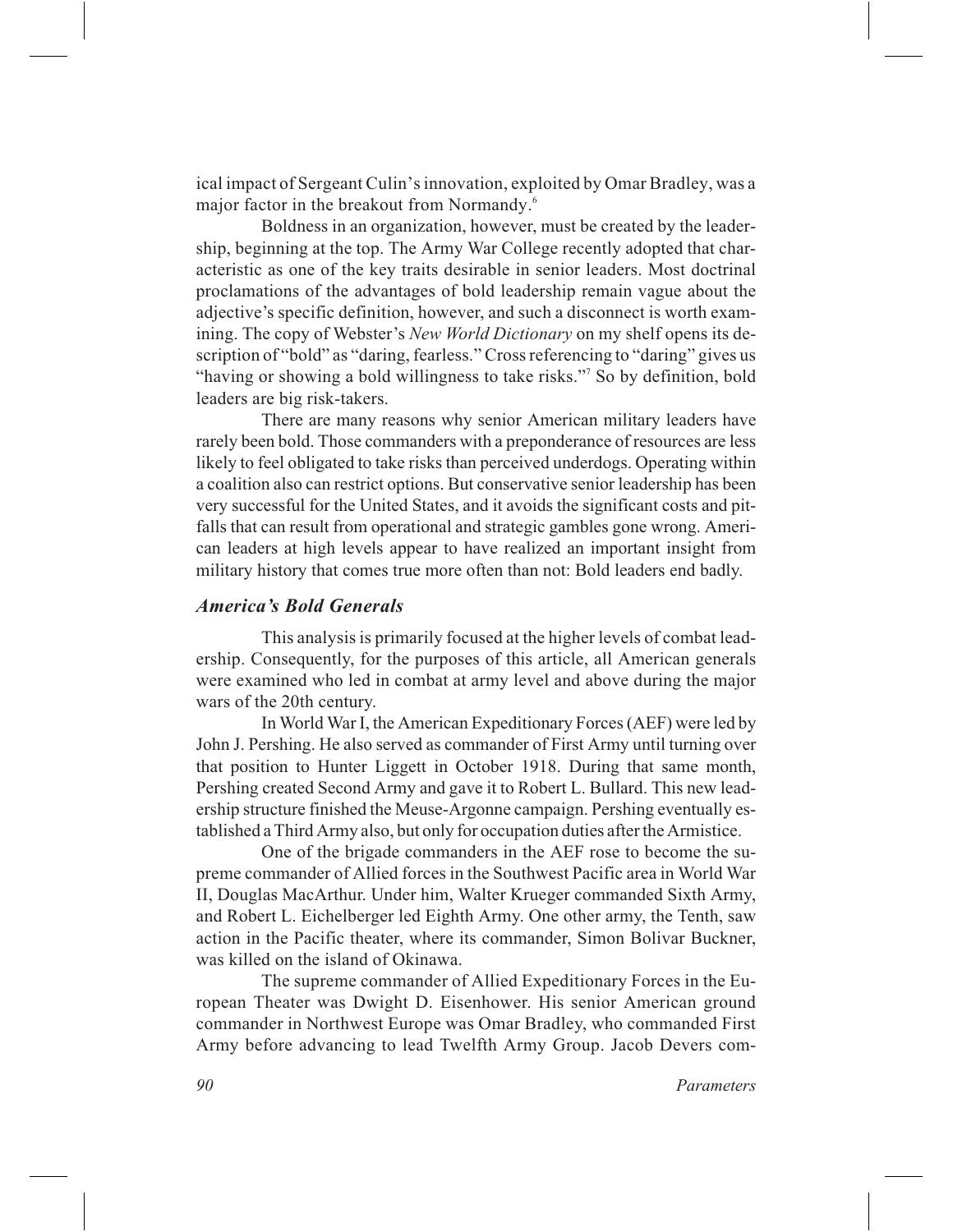*"Conservative senior leadership has been very successful for the United States, and it avoids the significant costs and pitfalls that can result from operational and strategic gambles gone wrong."*

manded Sixth Army Group. Courtney Hodges commanded First Army, George Patton the Third and Seventh, Lucian Truscott the Fifth, Alexander Patch the Seventh, William Simpson the Ninth, and Leonard Gerow the Fifteenth. Mark Clark commanded Fifth Army before rising to take over Fifteenth Army Group in Italy.

Command climate can either engender or limit boldness, and Eisenhower has received criticism for being too conservative and restricting opportunities for audacity by his subordinates in the European theater. British sources especially have claimed he should have taken more military risks for a quicker victory or greater political gain. Such criticism at the time was often motivated by nationalistic sensitivities about Bernard Montgomery's status or the British role in the coalition, and later by hindsight about the future Cold War. Eisenhower's biographer grandson concedes that the general "intended to proceed methodically, not boldly."8 But it is difficult to argue with success. His conservative approach was based on a careful evaluation of many factors often explained in great detail in his memoirs.<sup>9</sup> Was Eisenhower the SHAEF commander sometimes too cautious? Probably. Was he also very successful? Definitely.

Douglas MacArthur again headed a combined force in the Korean War, serving as commander of UN Forces and Far East Command. When MacArthur was relieved in April 1951, Matthew Ridgway took his place. Ridgway had been leading Eighth Army after the death of Walton Walker in December 1950. Ridgway's successor in that post was James Van Fleet. Their limited, controlled offensives regained the initiative and drove back the Chinese.10 By the time the armistice was signed in 1953, Mark Clark was the theater commander, and Eighth Army was commanded by Maxwell Taylor.

There were only a handful of senior American combat leaders in the 20th century after Korea. William Westmoreland and Creighton Abrams led the Military Assistance Command in Vietnam. Norman Schwarzkopf commanded the Coalition forces that liberated Kuwait in 1991, while John Yeosock was in charge of the subordinate Third Army in that campaign.

*Summer 2006 91*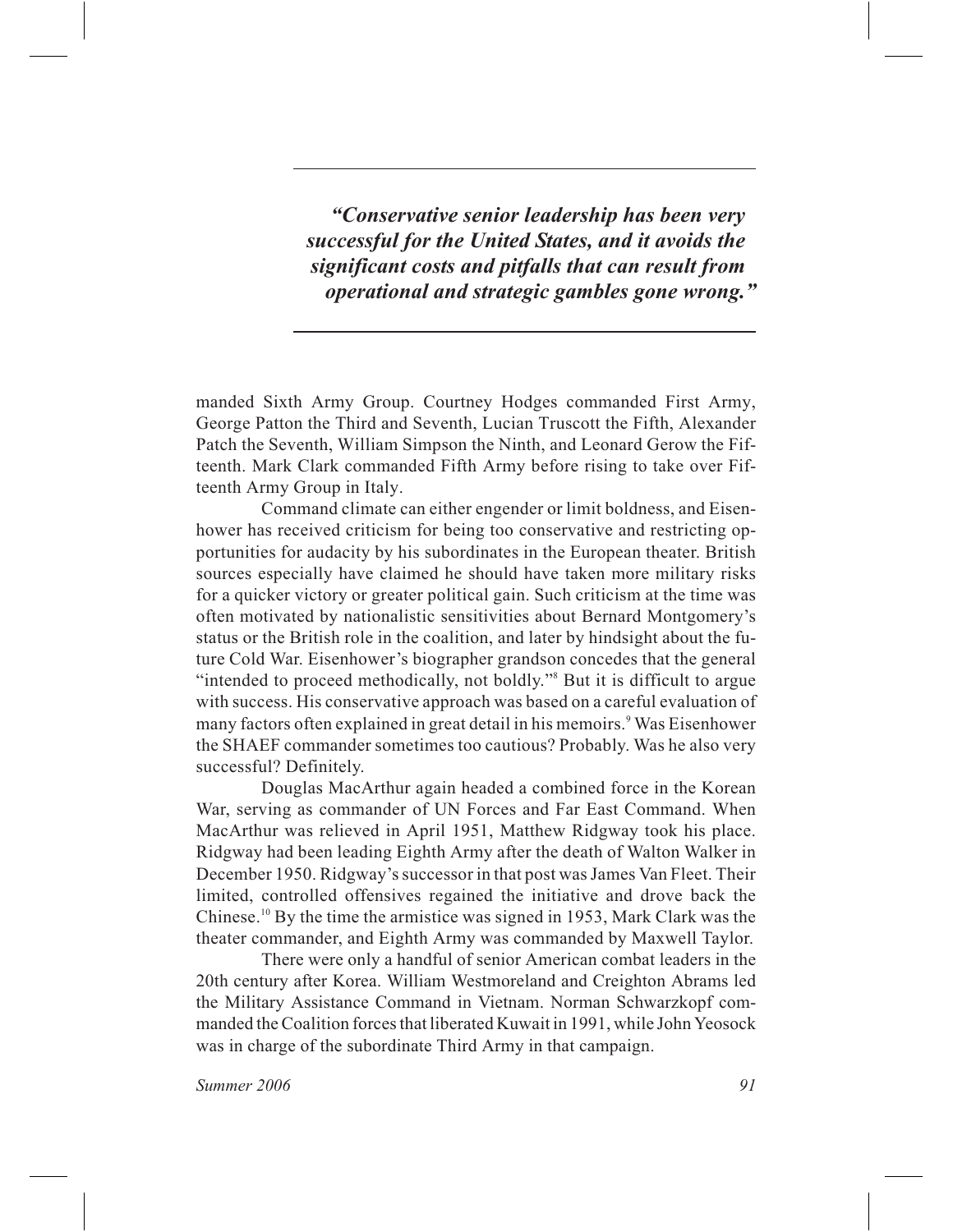Of those 25 individuals, only two, John J. Pershing and Douglas MacArthur, fit the dictionary definition of boldness. (More discussion of George Patton will come later.) And both ended their combat careers badly.

At the senior level, Pershing's boldness first manifested itself during the Punitive Expedition into Mexico chasing Pancho Villa. He employed new technology such as motorcars and airplanes while sending "flying columns" deep into Mexico and ignoring normal tactical deployments. Historians generally have depicted the mission as a failure, but more objective military analysts have pointed out that Pershing did disperse Villa's bands and eliminate that threat to the United States. Even such sympathetic observers have to admit, however, that Pershing's high-handed activities severely antagonized the Mexican government and brought the two countries to the brink of war. Almost all Mexicans, regardless of their sentiments about the ongoing revolution, were unified in their resentment of Pershing's expedition.<sup>11</sup>

The campaign in Mexico also helped prepare a cadre of officers for leadership in World War I, and probably encouraged Pershing's disdain for tactics he felt were responsible for stalemate on the Western Front. While Pershing has deservedly been praised for creating and maintaining an independent American Army, his operational record has received severe criticism. His training programs were ineffective and sometimes counterproductive, he ignored the hard lessons his Allies had learned in favor of a vague concept of "open warfare" that confused his subordinates and got many killed, and he continually demanded too much from inexperienced staffs forced to deal with complicated schemes of maneuver that would have challenged even a much more seasoned army. The final American campaign in the Meuse-Argonne featured broken-down logistics that produced sick and hungry troops along with immense transportation logjams, and inept tactics that achieved any success strictly by "smothering German machine guns with American flesh." Despite gratuitous comments from Allies after the war about doughboy bravery, foreign leaders still considered the American Expeditionary Forces poorly organized and ignorant of modern warfare. Pershing had failed to produce an instrument of policy capable of strengthening Woodrow Wilson's leverage at the peace talks.<sup>12</sup>

One of Pershing's more talented subordinates in France was Douglas MacArthur, and the two would have a rocky relationship until the latter rose to become Chief of Staff of the Army in the 1930s. Even as a brigadier general in the trenches, MacArthur took great personal risks, earning seven Silver Stars and the Distinguished Service Cross with oak leaf cluster. When he achieved theater-level command in World War II, he proved equally willing to take risks at the operational level of war. Edward Drea's superb study of MacArthur's use of ULTRA intelligence reveals that the general continually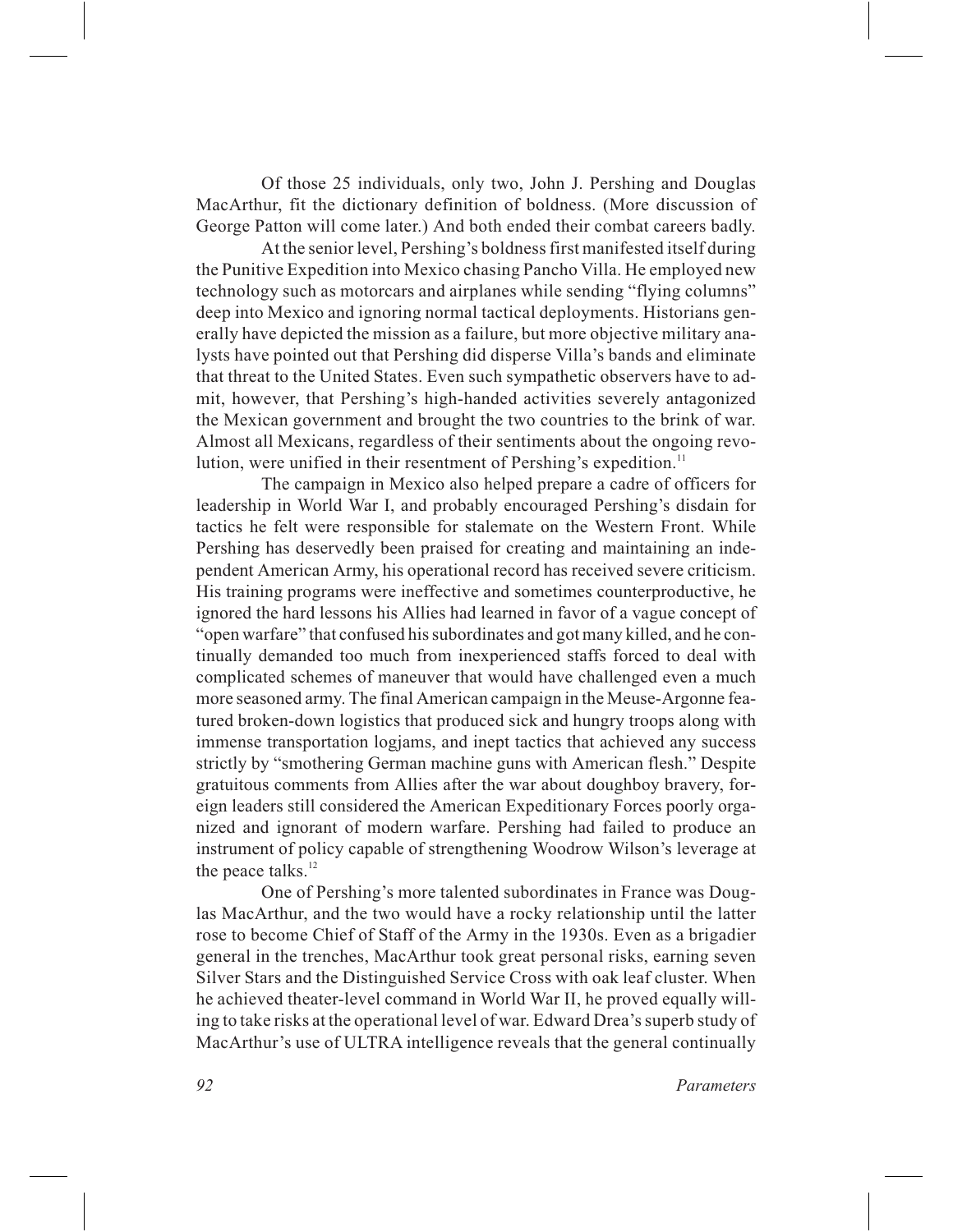ignored any evidence that went against his preconceived strategic vision. The historian expected to find that generalship in the Pacific theater was influenced by the same "ULTRA state of mind" as in European operations, but instead bold MacArthur decisions such as those regarding Biak, Leyte, and Kyushu seemed to be made in spite of intelligence reports. According to Drea, "A sense of destiny, not revelations from ULTRA, propelled MacArthur through the Southwest Pacific campaigns." Often MacArthur's instincts were right, but at other times he benefited from Japanese ineptitude or fortuitous moves from Central Pacific forces that drew the enemy away. Yet his risk-taking always seemed to pay off. He tried to foster a similar attitude in his senior ground commanders, but was disappointed that Robert Eichelberger and Walter Krueger always seemed too cautious.<sup>13</sup>

MacArthur established a command climate to encourage audacity in his subordinates, but that could not motivate his army commanders to become daring risk-takers. In fairness to Eisenhower, his subordinates in Europe probably would have similarly remained cautious even if Eisenhower's nature had tended more toward boldness. Though Krueger and Eichelberger did not meet MacArthur's expectations in that regard, they still must be considered very successful leaders.<sup>14</sup>

MacArthur continued his bold ways in Korea in 1950. Inchon was his masterpiece, though it can be argued the September operation was actually too surprisingly successful, since it forced hasty strategic decisions from unprepared policymakers in Washington and Beijing. But the dark side of boldness was less than three months away, at Kunu-ri and Chosin Reservoir. By early November, MacArthur's intelligence staff was estimating Chinese strength in Manchuria at 868,000. Denied accurate aerial reconnaissance by the intervention of Soviet-piloted MiG-15s, MacArthur still drove his divided forces toward the Yalu River. Seizing upon the promises of his Far East Air Forces (FEAF) to create a zone of destruction in North Korea to block Chinese entry, he cabled Washington on 9 November that he was confident "unrestricted" airpower would provide security. He believed, or hoped, the Chinese would never intervene, anyway. But any fears about MacArthur's "over reliance" on airpower, and faith in his destiny, would prove well-founded.<sup>15</sup>

Though MacArthur was not satisfied with the boldness of his ground commanders in World War II, he got along very well with leaders of other components in the Southwest Pacific. George Kenney was an audacious air commander with MacArthur's own instincts for risk-taking. One reason MacArthur was so willing to accept unachievable FEAF promises in November 1950 was because he had gotten so used to Kenney's creative competence in World War II. MacArthur particularly enjoyed working with the aptly nicknamed William "Bull" Halsey, whom MacArthur considered "a real fighting admiral," very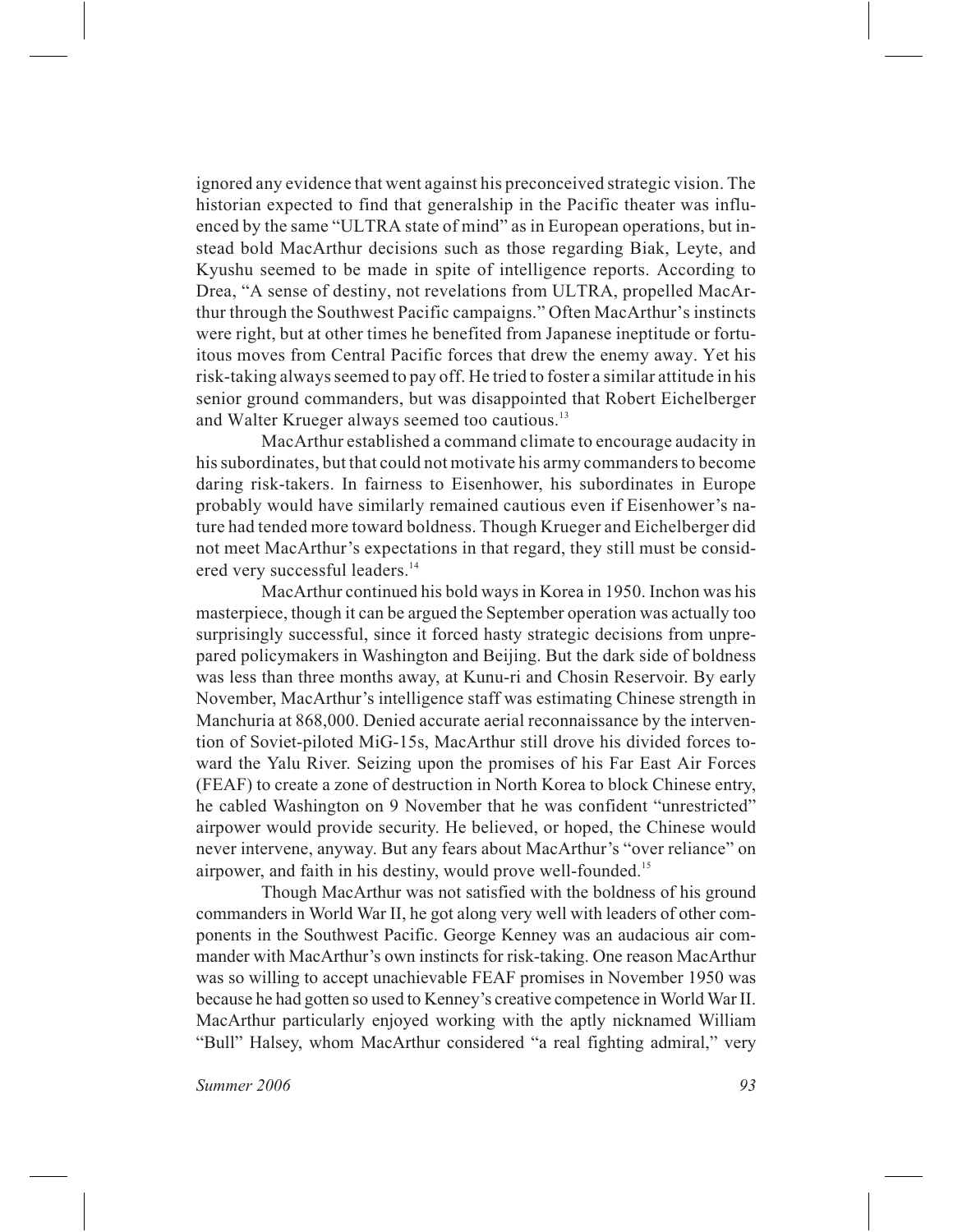*"The US military does not need a culture that encourages daring risk-taking, especially at senior levels."*

much like himself. There was no bolder naval commander in World War II than Halsey. His aggressive risk-taking helped win the key campaign at Guadalcanal that started the advance to Tokyo, though American naval losses totaled 24 capital ships. Even when successful, boldness can be costly.<sup>16</sup>

Halsey's last combat left a controversial cloud over his reputation. At the climactic and complicated naval Battle of Leyte Gulf, the Japanese purposefully designed a plan to exploit Halsey's bold nature. Luring his covering task force away with aircraft carriers virtually denuded of planes, the Japanese managed to get a battleship force into the staging area for MacArthur's Leyte landings. If not for the last-minute faintheartedness of Admiral Kurita, brought on by *kamikaze*-like attacks by small American escort vessels, the Japanese could have destroyed much of the landing force and extended the war. Historians still debate the degree of Halsey's culpability for the near-disaster, but the fact remains that his well-known penchant for boldness was exploited by a competent enemy.<sup>17</sup>

#### *Good Examples, Wrongly Labeled*

Many leaders touted as examples of boldness were really not daring risk-takers. A good example is George S. Patton, Jr. He was aggressive, and willing to take advantage of opportunities the situation presented, but as his leadership matured he also diligently pursued methods to mitigate risk. His dash across France is often portrayed as an illustration of audacious boldness, but in reality it was far different. Patton was an ardent student of ULTRA, exhibiting that "ULTRA state-of-mind" lacking in MacArthur, and he paid careful attention to all sources of intelligence. Patton's two tours as an intelligence officer prepared him well to integrate those assets into his operations. His Third Army G-2 (intelligence officer), Oscar Koch, always had the first say in any planning. Patton also fostered a very close relationship with O. P. Weyland and his XIXth Tactical Air Command, using their planes to clear the way for his tanks and to provide security. In addition, French Resistance fighters helped cover exposed flanks and conducted reconnaissance. Patton was not a gambler,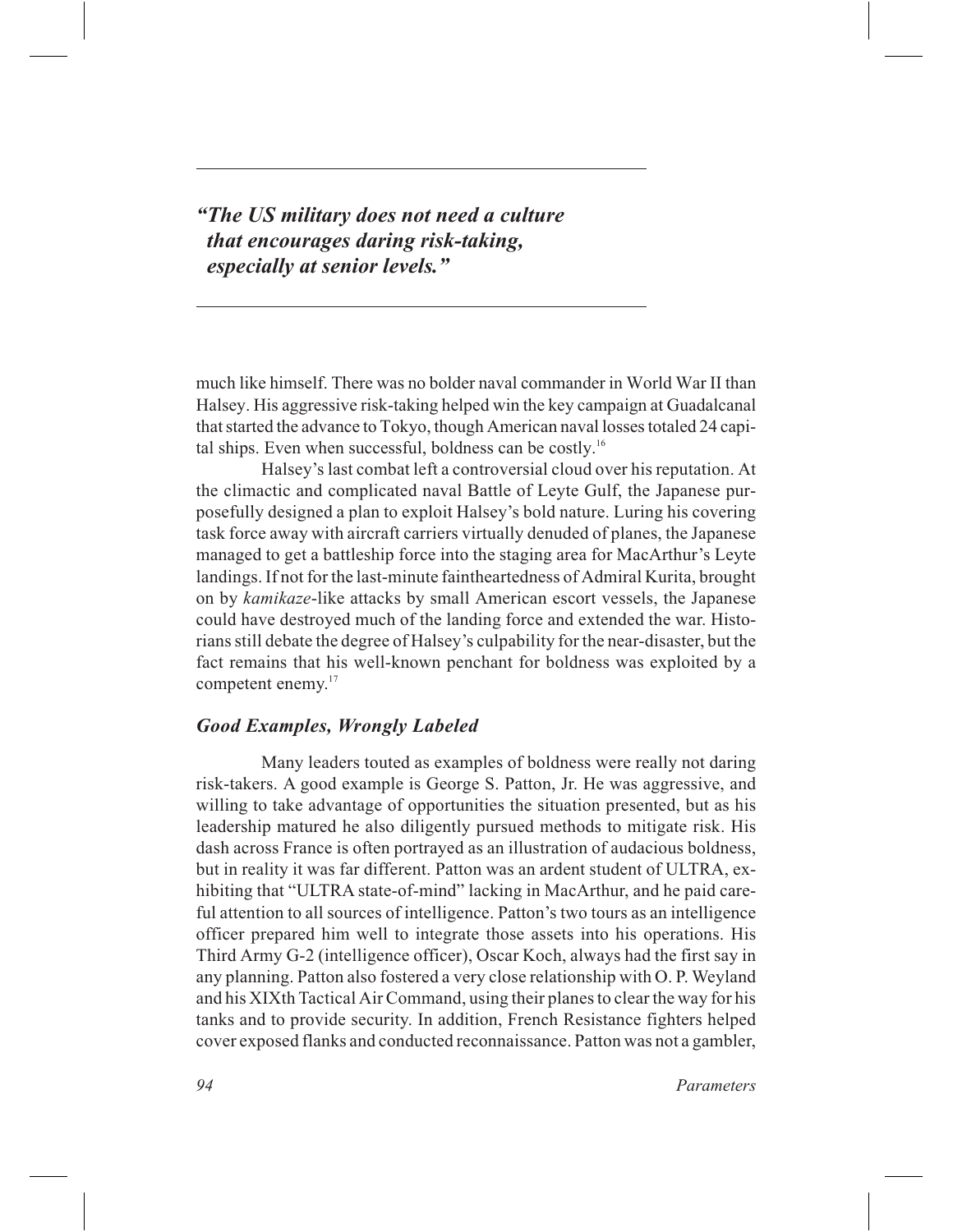and he used superior information and mobility to avoid enemy strengths and exploit their weaknesses. He also appreciated the advantages that accurate friendly situational awareness provided, and he established his 6th Cavalry Group as the "Third Army Information Service." Liaison patrols throughout the area of operations provided a steady stream of tactical and operational data to Army Headquarters. Patton's reputation for having an uncanny sense of the battlefield was not a product of instinct or destiny, but instead resulted from the reports of his "Household Cavalry."18

Words like "bold" and "innovative" have become buzzwords to apply to any successful commander, but the historical record often presents a different portrayal. For instance, in October 2003 Secretary of Defense Donald Rumsfeld addressed units at Fort Carson, Colorado, extolling them to exhibit the same "bold, courageous, and innovative" traits of Christopher "Kit" Carson, for whom the post was named.<sup>19</sup> Though Carson's courage cannot be disputed, his conduct in his most senior commands was very conventional, and usually cautious. He commanded the First New Mexico Volunteer Regiment at the Battle of Valverde in February 1862, where Union forces under E. R. S. Canby tried to halt the advance of Henry Hopkins Sibley's Texans. Having watched the Second New Mexico get shattered in its first action the day before, Carson was careful to bring his own unit into combat slowly. When Canby deployed his forces to the battlefield, Carson requested to be put into a flank blocking position. There he allowed his green troops to watch the developing battle. When Canby mounted his main attack, the First New Mexico performed very steadily in the advance. When Union forces retreated, Carson's New Mexicans maintained good order, unlike the Second New Mexico, which again broke. As a reward for his steady leadership, Carson was brevetted as a brigadier general of volunteers in March.<sup>20</sup>

He soon raised another regiment, the First New Mexico Cavalry, and commanded it in campaigns against the Mescaleros, Navahos, Kiowas, and Comanches. Though Carson might have preferred to parley with the Indians and come to a peaceful agreement that way, he responded to the paternal prodding of his new commander James Carleton with the typical scorched-earth, overwhelming-force operations usually mounted to defeat belligerent Native Americans. Against the Navahos in 1863, for example, Carson persuaded friendly Utes to help him, kept a strong force of New Mexico volunteers in the field, and proceeded to destroy the Navaho villages, fields, and herds. By January 1864, most of the starving and bedraggled tribe had surrendered, without having fought a single major battle. Carson had no great battlefield success in any of his Indian campaigns, but he did wear his enemies down. His tactics and operations were very effective, but they were not really innovative, and they were definitely not bold. $^{21}$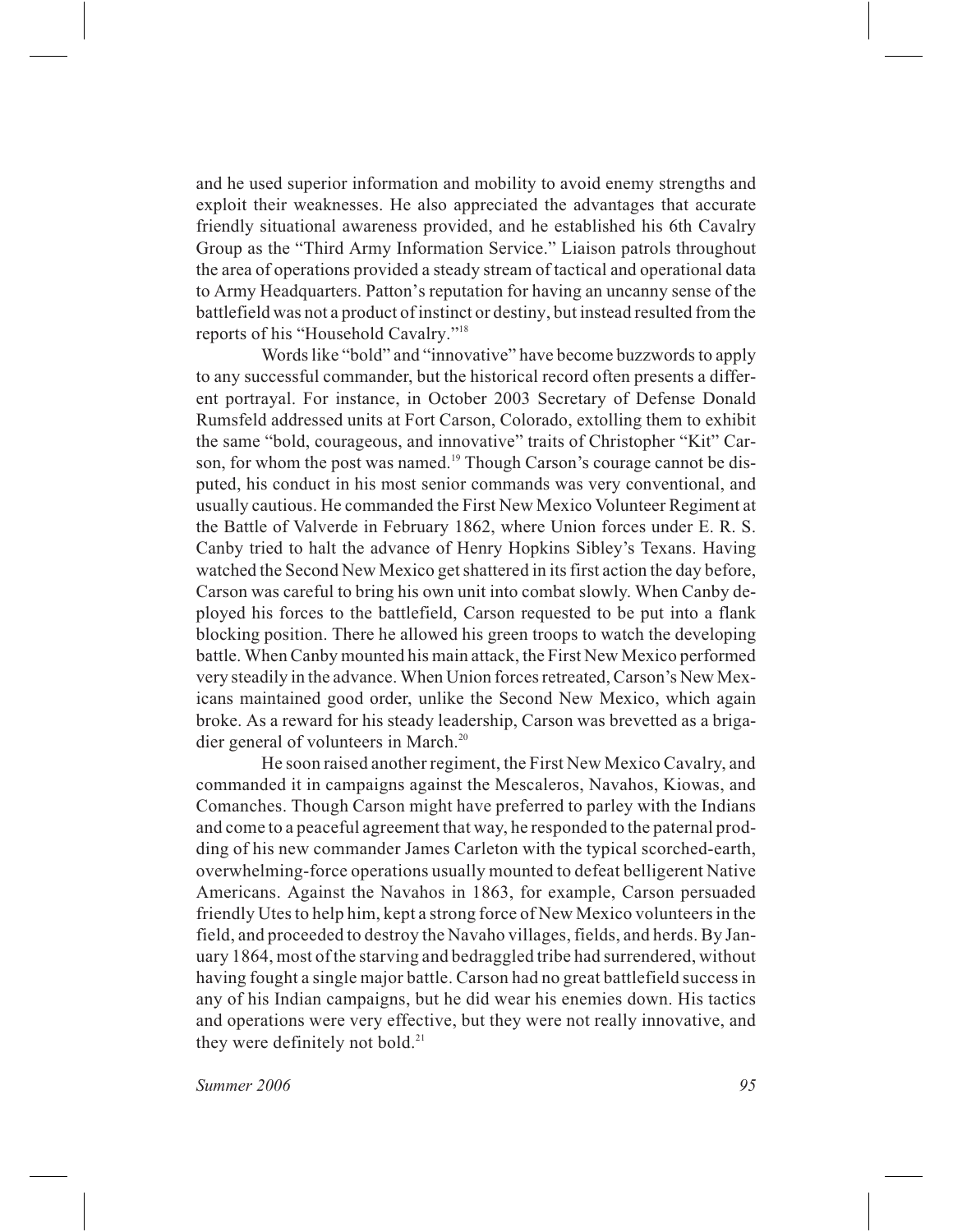#### *The Future of Boldness*

The main argument of this article is that the US military does not need a culture that encourages daring risk-taking, especially at senior levels. We may already be paying a price in Iraq for this new emphasis on boldness. In a post-invasion meeting discussing the planning and force structure for reconstruction and stability operations, General Tommy Franks' first slide for his field commanders read, "Take as much risk coming out as you took going in." Such talk about accepting postwar risks alarmed retired Lieutenant General Jay Garner of the Office of Reconstruction and Humanitarian Affairs, but it was too late for him to affect the course of events. The daring planning that helped bring swift success in major combat operations did not effectively deal with the aftermath, and contributed to the ongoing problems that continue to bedevil us in Iraq. $^{22}$ 

In a television interview, defense analyst Andrew Krepinevich described the Army's transformation efforts focusing on lighter, more agile units, used in daring operations, as "Getting Custer to the Little Big Horn faster." There has been no military leader in American history bolder than George Armstrong Custer, and his fate emphasizes the common eventual cost of boldness. Arguing against this trait, which permeates current transformation doctrine, is not just an exercise in semantics. This is not a problem that the military can just redefine away. There are already accepted meanings of "boldness," and its emphasis encourages a mindset that accepts high risks for the potential of great gain. But this mindset too often neglects to consider the downside of such actions, and that eventually the odds catch up with daring commanders. And one wonders how our society, or military, would respond to a modern Little Big Horn.

George Patton remains a fine role model for future leaders. Instead of promoting boldness, we should be advocating the aggressive exploitation of opportunities, with due concern to mitigate risks. The US military still does not do well with systematic risk assessment, as was revealed in Iraq, and this is a fertile field for future research and doctrine development. Commanders must also encourage innovation throughout their organizations and be prepared to recognize and reward the ideas of subordinates, to create the same atmosphere of decentralized adaptation that was so successful for the American Army in World War II. As the Commander of the US Army Training and Doctrine Command, General William Wallace, is fond of saying, "No one of us is smarter than all of us together."

In the end, there is no substitute for decisionmaking based on a thorough evaluation of intelligence, comprehensive situational awareness, and sound judgment. Destiny is not a method.